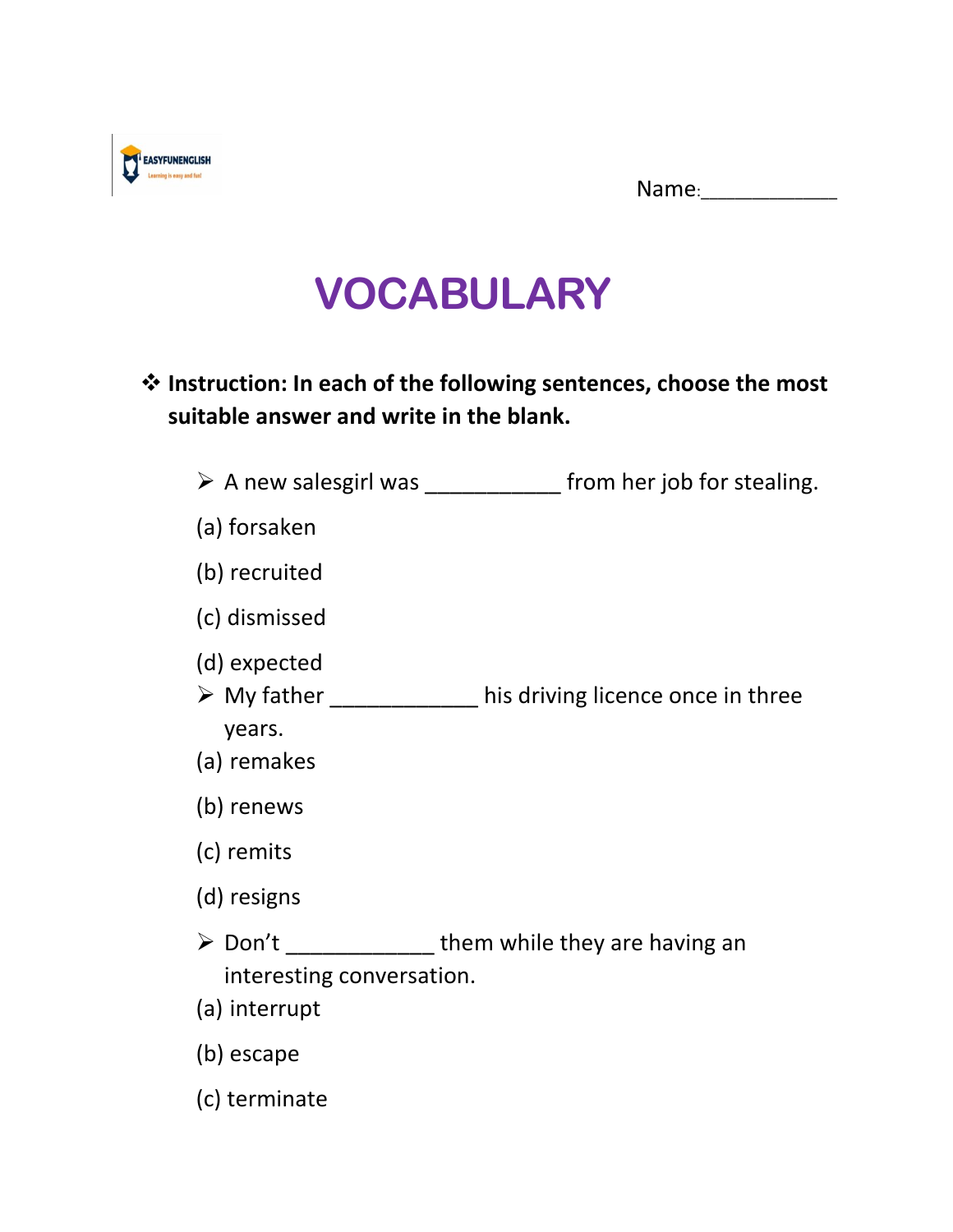- (d) interfere
- ➢ As HDB flats are in great \_\_\_\_\_\_\_\_\_\_\_\_\_, more and more are being built.
- (a) demand
- (b) supply
- (c) request
- (d) urgency
- ➢ Because of favourable weather, rice farmers are expected to have a good \_\_\_\_\_\_\_\_\_\_\_\_\_\_\_.
- (a) climate
- (b) gathering
- (c) harvest
- (d) income
- ➢ The two housewives have \_\_\_\_\_\_\_\_\_\_\_\_\_\_ their problem and are now friendly to each other.
- (a) satisfied
- (b) settled
- (c) accepted
- (d) attempted
- ➢ Once a person is found \_\_\_\_\_\_\_\_\_\_\_\_\_\_\_, he will be punished.
- (a) innocent
- (b) desirable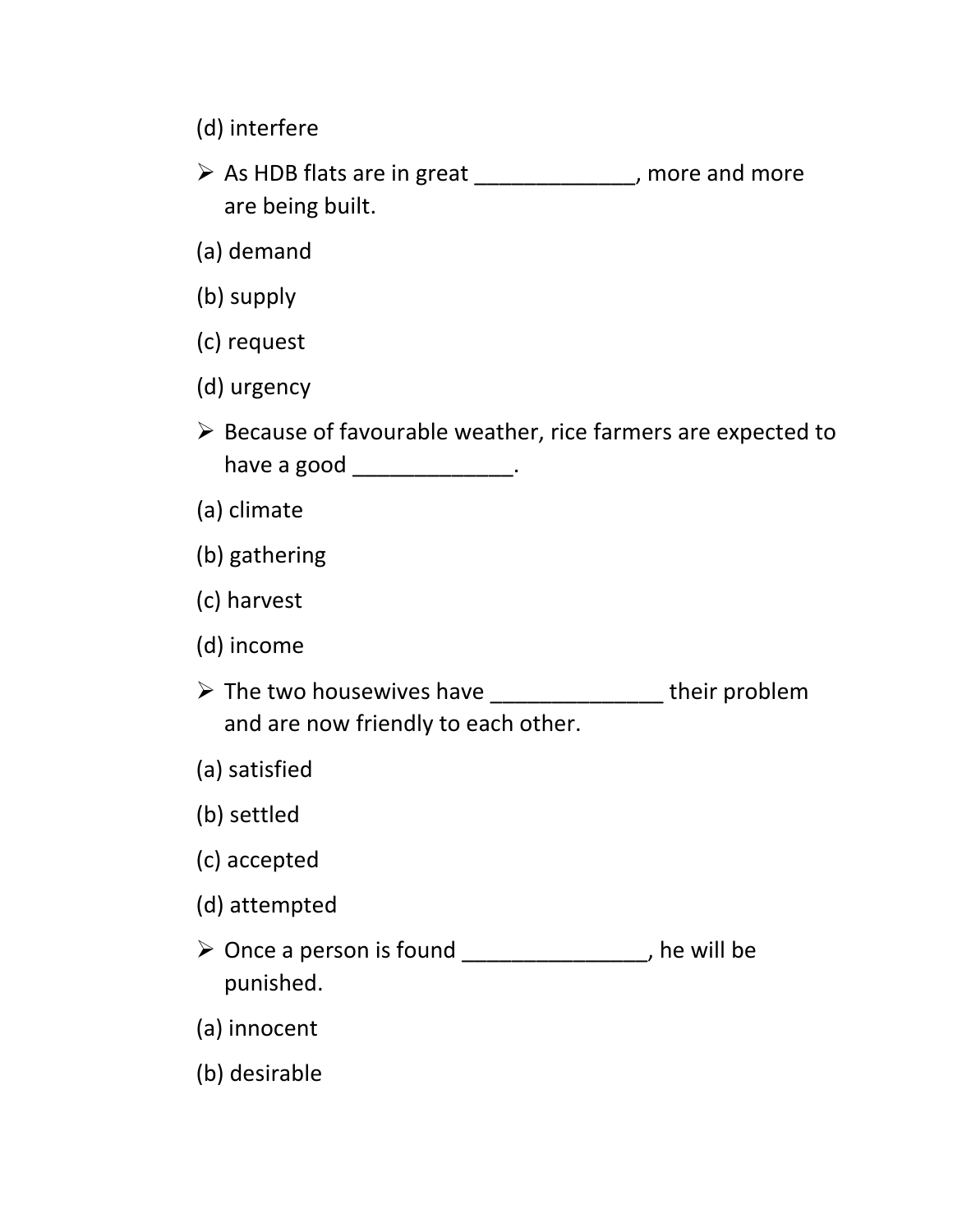(c) faulty

(d) guilty

➢ The directors of a big company are looking for a suitable **with the build a new factory.** 

- (a) environment
- (b) position
- (c) site
- (d) track
- ➢ Joelle's mother gave her a \_\_\_\_\_\_\_\_\_\_\_\_\_ kiss before going to work.
- (a) rude
- (b) sleepy
- (c) lazy
- (d) loving

➢ The telephone is ringing. Will you please \_\_\_\_\_\_\_\_\_\_\_\_\_ it?

- (a) receive
- (b) dial
- (c) answer
- (d) attend